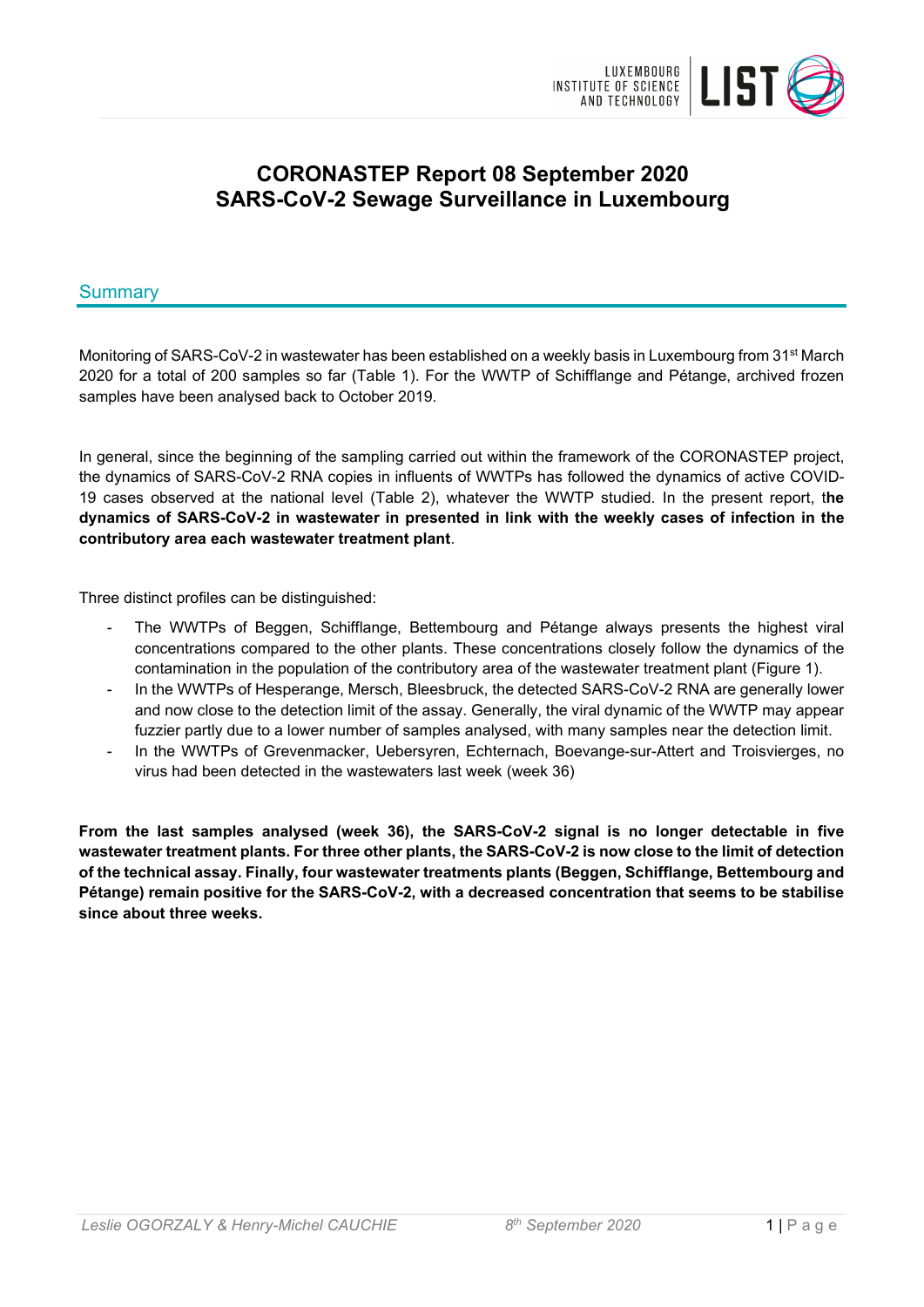

### *Table 1- Timing of sewage sampling*

|                                      |                                   |                          |                |                           | 2019         |                |                      |                        |                |                           |                           |              |                |                |                        |                           |                           |         |                           | 2020       |                           |                    |                    |                           |         |                           |                           |                |                           |              |                           |                    |                           |               |
|--------------------------------------|-----------------------------------|--------------------------|----------------|---------------------------|--------------|----------------|----------------------|------------------------|----------------|---------------------------|---------------------------|--------------|----------------|----------------|------------------------|---------------------------|---------------------------|---------|---------------------------|------------|---------------------------|--------------------|--------------------|---------------------------|---------|---------------------------|---------------------------|----------------|---------------------------|--------------|---------------------------|--------------------|---------------------------|---------------|
| Wastewater<br><b>Treatment Plant</b> | Max capacity (eq.<br>inhabitants) | Inhabitants<br>connected | Week 41        | Week 43                   | Week 46      | Week 51        | $\mathsf{w}$<br>Week | $\overline{ }$<br>Week | თ<br>Week      | $\Xi$<br>Week             | Week 14                   | Week 15      | Week 16        | H<br>Week      | $\frac{8}{18}$<br>Week | $^{29}$<br>Week           | Week <sub>20</sub>        | Week 21 | Week 22                   | 23<br>Week | $\overline{24}$<br>Week   | 25<br>Week         | 26<br>Week         | 27<br>Week                | Week 28 | Week <sub>29</sub>        | Week 30                   | 31<br>Week     | 32<br>Week:               | Week 33      | Week 34                   | Week <sub>35</sub> | Week 36                   | Total samples |
| Beggen                               | 210000                            | 139731                   |                |                           |              |                |                      |                        |                |                           | $\mathsf{x}$              | X            | X              | x              | X                      | $\boldsymbol{\mathsf{x}}$ | $\boldsymbol{\mathsf{x}}$ | X       | $\mathsf{x}$              | X          | $\boldsymbol{\mathsf{x}}$ | $\pmb{\mathsf{x}}$ | $\pmb{\mathsf{X}}$ | $\boldsymbol{\mathsf{x}}$ | x       | X                         | $\pmb{\times}$            | X              | $\boldsymbol{\mathsf{x}}$ | x            | $\mathsf{x}$              | X                  | X                         | 23            |
| Bettembourg                          | 95000                             | 53606                    |                |                           |              |                |                      |                        |                |                           |                           |              |                |                |                        |                           | X                         | X       | X                         | X          | $\boldsymbol{\mathsf{x}}$ | X                  | X                  | x                         | x       | $\mathsf{x}$              | $\boldsymbol{\mathsf{x}}$ | X              | $\mathsf{x}$              | $\mathsf{x}$ | X                         | x                  | $\boldsymbol{\mathsf{x}}$ | 17            |
| Schifflange                          | 90000                             | 68143                    | $\mathsf{x}$   | $\boldsymbol{\mathsf{x}}$ | x            | X              | x                    | X                      | X              | $\boldsymbol{\mathsf{x}}$ | $\boldsymbol{\mathsf{x}}$ | x            | X              | x              | X                      | $\boldsymbol{\mathsf{x}}$ | $\boldsymbol{\mathsf{x}}$ | X       | $\boldsymbol{\mathsf{x}}$ | X          | $\pmb{\times}$            | X                  | $\pmb{\mathsf{X}}$ | $\boldsymbol{\mathsf{x}}$ | x       | $\mathsf{x}$              | $\pmb{\times}$            | X              | x                         | X            | $\pmb{\times}$            | X                  | $\boldsymbol{\mathsf{x}}$ | 31            |
| Bleesbrück                           | 80000                             | 30930                    |                |                           |              |                |                      |                        |                |                           |                           |              |                |                |                        |                           |                           | X       | $\pmb{\mathsf{x}}$        | X          | $\pmb{\mathsf{x}}$        | X                  | $\pmb{\mathsf{X}}$ | $\boldsymbol{\mathsf{x}}$ | x       |                           | $\pmb{\times}$            | $\pmb{\times}$ | $\boldsymbol{\mathsf{x}}$ | $\pmb{\chi}$ | $\boldsymbol{\mathsf{x}}$ | X                  | $\boldsymbol{\mathsf{x}}$ | 15            |
| Mersch                               | 70000                             | 30473                    |                |                           |              |                |                      |                        |                |                           |                           |              |                |                | x                      | X                         | X                         | x       | X                         | X          | $\boldsymbol{\mathsf{x}}$ | X                  | X                  | X                         | X       | $\pmb{\mathsf{x}}$        | $\pmb{\times}$            | x              | x                         | X            | $\boldsymbol{\mathsf{x}}$ | x                  | $\boldsymbol{\mathsf{x}}$ | 19            |
| Pétange                              | 50000                             | 59481                    | X              | $\boldsymbol{\mathsf{x}}$ | x            | X              | x                    | X                      | X              | $\boldsymbol{\mathsf{x}}$ |                           |              |                |                | x                      | X                         | $\boldsymbol{\mathsf{x}}$ | X       | $\mathsf{x}$              | X          | $\pmb{\times}$            | x                  | X                  | $\boldsymbol{\mathsf{x}}$ | X       | X                         | $\pmb{\times}$            | x              | $\boldsymbol{\mathsf{x}}$ | X            | $\pmb{\times}$            | x                  | $\boldsymbol{\mathsf{x}}$ | 27            |
| Hesperange                           | 36000                             | 15479                    |                |                           |              |                |                      |                        |                |                           |                           |              |                |                | x                      | $\pmb{\chi}$              | X                         | X       | X                         | X          | $\boldsymbol{\mathsf{x}}$ | x                  | $\pmb{\chi}$       | x                         | x       | X                         | $\boldsymbol{\mathsf{x}}$ | X              | x                         | X            | $\mathsf{x}$              | x                  | $\boldsymbol{\mathsf{x}}$ | 19            |
| Echternach                           | 36000                             | 7499                     |                |                           |              |                |                      |                        |                |                           |                           |              |                |                |                        |                           |                           |         |                           |            | $\mathbf{x}$              |                    |                    |                           | x       | X                         | $\boldsymbol{\mathsf{x}}$ | X              | x                         | $\pmb{\chi}$ | $\mathsf{x}$              | x                  | $\boldsymbol{\mathsf{x}}$ | 10            |
| Uebersyren                           | 35000                             | 18600                    |                |                           |              |                |                      |                        |                |                           |                           |              |                |                |                        |                           |                           |         | $\boldsymbol{\mathsf{x}}$ |            | $\mathsf{x}$              |                    | $\mathsf{x}$       |                           | x       | $\mathsf{x}$              | $\boldsymbol{\mathsf{x}}$ | $\pmb{\times}$ | $\mathsf{x}$              | $\mathsf{x}$ | X                         | x                  | $\boldsymbol{\mathsf{x}}$ | 12            |
| Grevenmacher                         | 47000                             | 9835                     |                |                           |              |                |                      |                        |                |                           |                           |              |                |                |                        |                           |                           |         | X                         |            | $\mathsf{x}$              |                    | X                  |                           | x       | $\boldsymbol{\mathsf{x}}$ | $\pmb{\times}$            | $\pmb{\times}$ | x                         | X            | X                         | x                  | $\boldsymbol{\mathsf{x}}$ | 12            |
| Troisvierges                         | 5000                              | 3411                     |                |                           |              |                |                      |                        |                |                           |                           |              |                |                |                        |                           |                           | X       | X                         | X          | $\boldsymbol{\mathsf{x}}$ | X                  |                    |                           | x       |                           | $\boldsymbol{\mathsf{x}}$ | $\pmb{\times}$ | $\mathsf{x}$              |              | $\mathsf{x}$              |                    | $\mathsf{x}$              | 11            |
| Boevange / Attert                    | 15000                             | 1170                     |                |                           |              |                |                      |                        |                |                           |                           |              |                |                |                        |                           |                           |         |                           |            |                           |                    |                    |                           |         |                           |                           |                |                           |              | $\boldsymbol{\mathsf{x}}$ | x                  | $\boldsymbol{\mathsf{x}}$ | $\mathbf{3}$  |
| Wiltz                                |                                   | 6944                     |                |                           |              |                |                      |                        |                |                           |                           |              |                |                |                        |                           |                           |         |                           |            |                           |                    |                    |                           |         |                           |                           |                |                           |              |                           | x                  |                           | 1             |
| <b>Total</b>                         | 769000                            | 445302                   | $\overline{2}$ | $\overline{2}$            | $\mathbf{2}$ | $\overline{2}$ | $\overline{2}$       | $\overline{2}$         | $\overline{2}$ | $\overline{2}$            | $\overline{2}$            | $\mathbf{2}$ | $\overline{2}$ | $\overline{2}$ | 5                      | 5                         | 6                         | 8       | 10                        | 8          | 11                        | 8                  | 9                  | $\overline{7}$            | 11      | 9                         | 11                        | 11             | 11                        | 10           | 12                        | 12                 | 12                        | 200           |
| Pop Lux (2019)                       |                                   | 613901                   |                |                           |              |                |                      |                        |                |                           |                           |              |                |                |                        |                           |                           |         |                           |            |                           |                    |                    |                           |         |                           |                           |                |                           |              |                           |                    |                           |               |
|                                      |                                   | 72.54%                   |                |                           |              |                |                      |                        |                |                           |                           |              |                |                |                        |                           |                           |         |                           |            |                           |                    |                    |                           |         |                           |                           |                |                           |              |                           |                    |                           |               |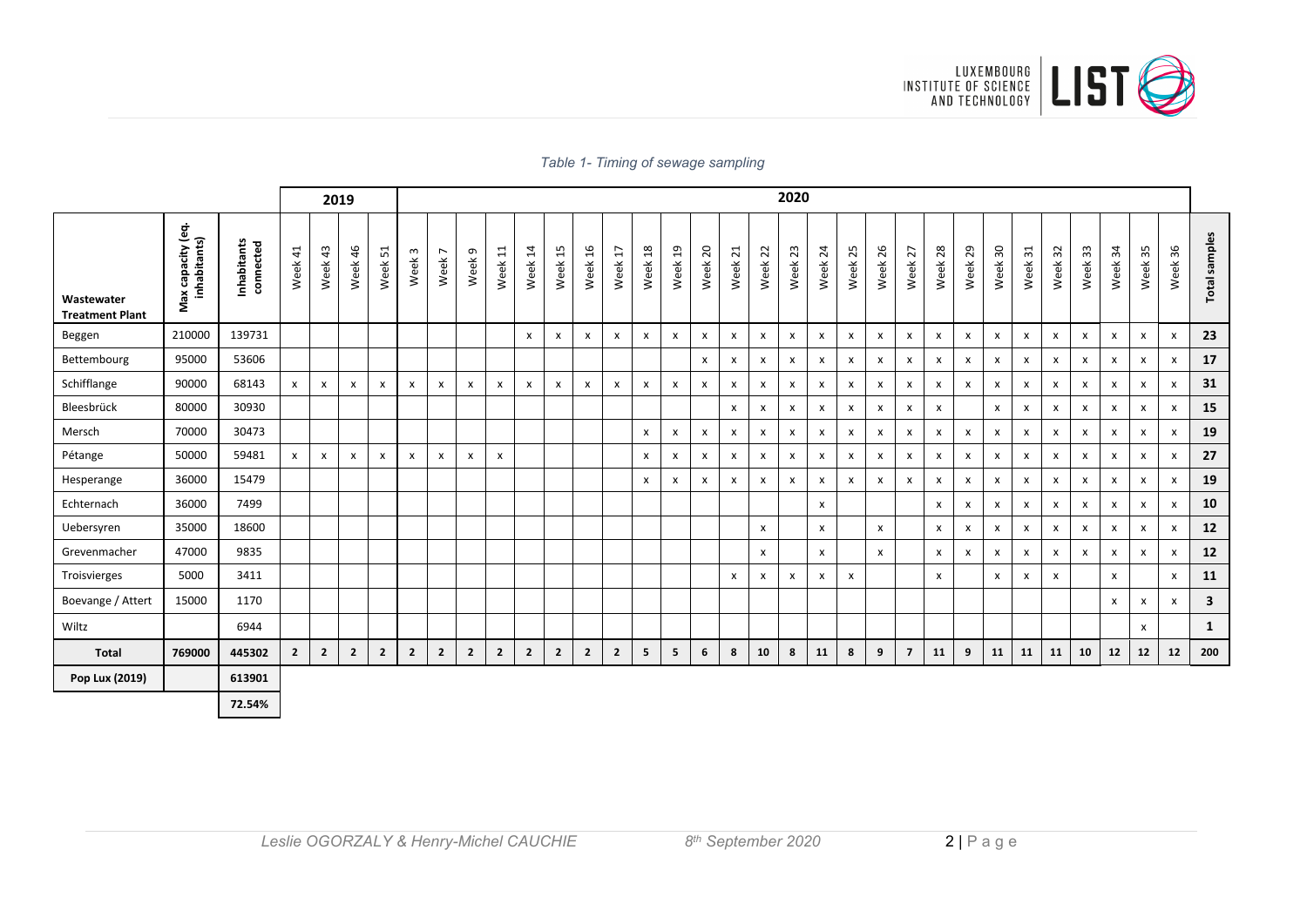

*Table 2 - Summary of the screening of SARS-CoV-2 gene E in 24-h composite samples of incoming wastewater at different WWTP in Luxembourg. White: not tested sample, Green: negative samples for SARS-CoV-2 gene E, Yellow to red: positive samples for SARS-CoV-2 gene E, the intensity of the color is depending to the Ct values (number in the cases).*

|                     |                              |                                    | 2019       |                 |         |                   |                        | 2020      |            |            |            |                             |            |                                                 |            |            |            |                          |             |                 |            |         |                                                                         |                 |                               |                   |            |            |                         |                                           |         |             |  |
|---------------------|------------------------------|------------------------------------|------------|-----------------|---------|-------------------|------------------------|-----------|------------|------------|------------|-----------------------------|------------|-------------------------------------------------|------------|------------|------------|--------------------------|-------------|-----------------|------------|---------|-------------------------------------------------------------------------|-----------------|-------------------------------|-------------------|------------|------------|-------------------------|-------------------------------------------|---------|-------------|--|
|                     |                              |                                    |            | Before 1st case |         |                   |                        | 1st wave  |            |            |            |                             |            |                                                 |            |            |            |                          |             |                 |            |         | 2nd wave                                                                |                 |                               |                   |            |            |                         |                                           |         |             |  |
| <b>WWTP</b>         | Inhabitants<br>cted<br>conne | $\mathbf{\mathbf{t}}$<br>4<br>Week | 43<br>Week | 46<br>Week      | Week 51 | Week <sub>3</sub> | $\overline{ }$<br>Week | G<br>Week | 11<br>Week | 14<br>Week | 15<br>Week | 6<br>$\overline{ }$<br>Week | 17<br>Week | $\frac{8}{2}$<br>Week                           | 19<br>Week | 20<br>Week | 21<br>Week | $\sim$<br>$\sim$<br>Week | 23<br>Week  | $^{24}$<br>Week | 25<br>Week | Week 26 | Week 27                                                                 | Week 28         | Week 29                       | Week 30           | 31<br>Week | 32<br>Week | 33<br>Week              | 34<br>Week                                | Week 35 | Week 36     |  |
| Beggen              | 139731                       |                                    |            |                 |         |                   |                        |           |            |            |            |                             |            | 31.89 33.67 35.02 34.98 36.20 35.95 35.59 35.55 |            |            |            |                          |             |                 |            |         | 34.19 35.36 33.76 33.37                                                 |                 |                               |                   |            |            |                         | 33.56 33.34 33.06 32.49 35.79 34.25 34.97 |         |             |  |
| Bettembourg         | 53606                        |                                    |            |                 |         |                   |                        |           |            |            |            |                             |            |                                                 |            |            |            |                          |             |                 |            |         | 34.45 35.26 34.83 33.04 33.99 33.29 32.75 34.40 35.80 35.23 35.84       |                 |                               |                   |            |            |                         |                                           |         |             |  |
| Schifflange         | 68143                        |                                    |            |                 |         |                   |                        |           |            |            |            |                             |            | 37.04 36.04 34.04 35.70 35.87 35.16 36.61 35.77 |            |            | 35.20      |                          | 36.60       |                 |            |         | 36.65 34.90 34.36 34.59 33.17 34.12 33.18 34.66 34.80 35.68 34.91       |                 |                               |                   |            |            |                         |                                           |         |             |  |
| Bleesbrück          | 30930                        |                                    |            |                 |         |                   |                        |           |            |            |            |                             |            |                                                 |            |            |            |                          |             |                 |            |         | 33.68 35.26 36.11                                                       |                 |                               |                   |            |            |                         | 35.41 35.68 35.93 36.54 36.37 35.11 36.21 |         |             |  |
| Mersch              | 30473                        |                                    |            |                 |         |                   |                        |           |            |            |            |                             |            | 35.86 36.21                                     |            |            | 35.28      |                          |             |                 |            |         | 34.58 35.05 36.26 36.02 35.61 34.18 35.45 34.74 36.55 36.39 35.46       |                 |                               |                   |            |            |                         |                                           |         |             |  |
| Pétange             | 59481                        |                                    |            |                 |         |                   |                        |           | 36.13      |            |            |                             |            | 35.22 35.03                                     |            |            |            |                          | 36.50 36.18 |                 |            |         | 35.89 33.83 34.50 34.10 32.86 31.94 33.67 33.38 34.08 33.84 34.00 33.25 |                 |                               |                   |            |            |                         |                                           |         |             |  |
| Hesperange          | 15479                        |                                    |            |                 |         |                   |                        |           |            |            |            |                             |            | 36.99 36.13 36.75                               |            |            |            |                          |             |                 |            |         | 36.00                                                                   | <b>Contract</b> | 36.41 35.57 34.72             |                   |            |            | 35.81                   |                                           |         | 36.14 35.37 |  |
| Echternach          | 7499                         |                                    |            |                 |         |                   |                        |           |            |            |            |                             |            |                                                 |            |            |            |                          |             |                 |            |         |                                                                         |                 | 36.05 35.10 36.69 36.42 36.27 |                   |            |            |                         |                                           | 35.95   |             |  |
| Uebersyren          | 18600                        |                                    |            |                 |         |                   |                        |           |            |            |            |                             |            |                                                 |            |            |            |                          |             |                 |            | 35.50   |                                                                         |                 | 35.86 36.59 35.68             |                   |            |            | 36.68 34.29             |                                           |         |             |  |
| Grevenmacher        | 9835                         |                                    |            |                 |         |                   |                        |           |            |            |            |                             |            |                                                 |            |            |            |                          |             |                 |            | 36.26   |                                                                         | 35.82           |                               |                   |            |            | 34.81 35.13 35.81 35.65 |                                           |         |             |  |
| Troisvierges        | 3411                         |                                    |            |                 |         |                   |                        |           |            |            |            |                             |            |                                                 |            |            |            |                          |             |                 |            |         |                                                                         |                 |                               | 31.61 34.75 34.92 |            |            |                         |                                           |         |             |  |
| Boevange sur Attert | 1170                         |                                    |            |                 |         |                   |                        |           |            |            |            |                             |            |                                                 |            |            |            |                          |             |                 |            |         |                                                                         |                 |                               |                   |            |            |                         | 36.30                                     |         |             |  |
| Wiltz               | 6944                         |                                    |            |                 |         |                   |                        |           |            |            |            |                             |            |                                                 |            |            |            |                          |             |                 |            |         |                                                                         |                 |                               |                   |            |            |                         |                                           |         |             |  |
| <b>Total</b>        | 445302                       |                                    |            |                 |         |                   |                        |           |            |            |            |                             |            |                                                 |            |            |            |                          |             |                 |            |         |                                                                         |                 |                               |                   |            |            |                         |                                           |         |             |  |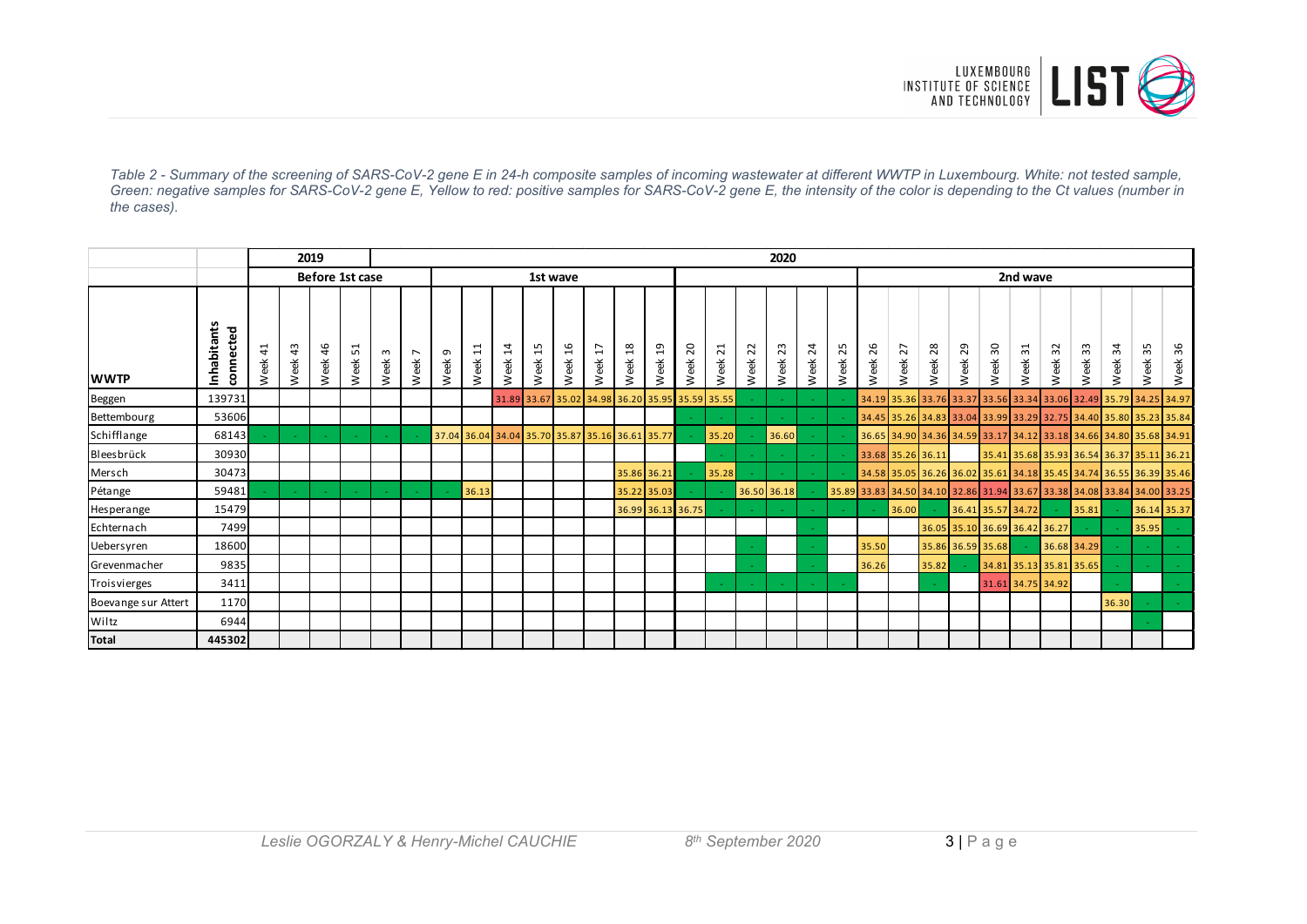

*Figure 1 – Relationship between the SARS-CoV-2 RNA concentration (RNA copies / L of wastewater) estimated by the both distinct RT-qPCR systems targeting the E and N gene, respectively.*



As shown in Figure 1, a good linear relationship (R<sup>2</sup>: 0.92) was obtained between the SARS-CoV-2 RNA concentrations estimated using the E gene and the N gene, respectively. Therefore, in the remainder of this report, only the E gene results will be presented.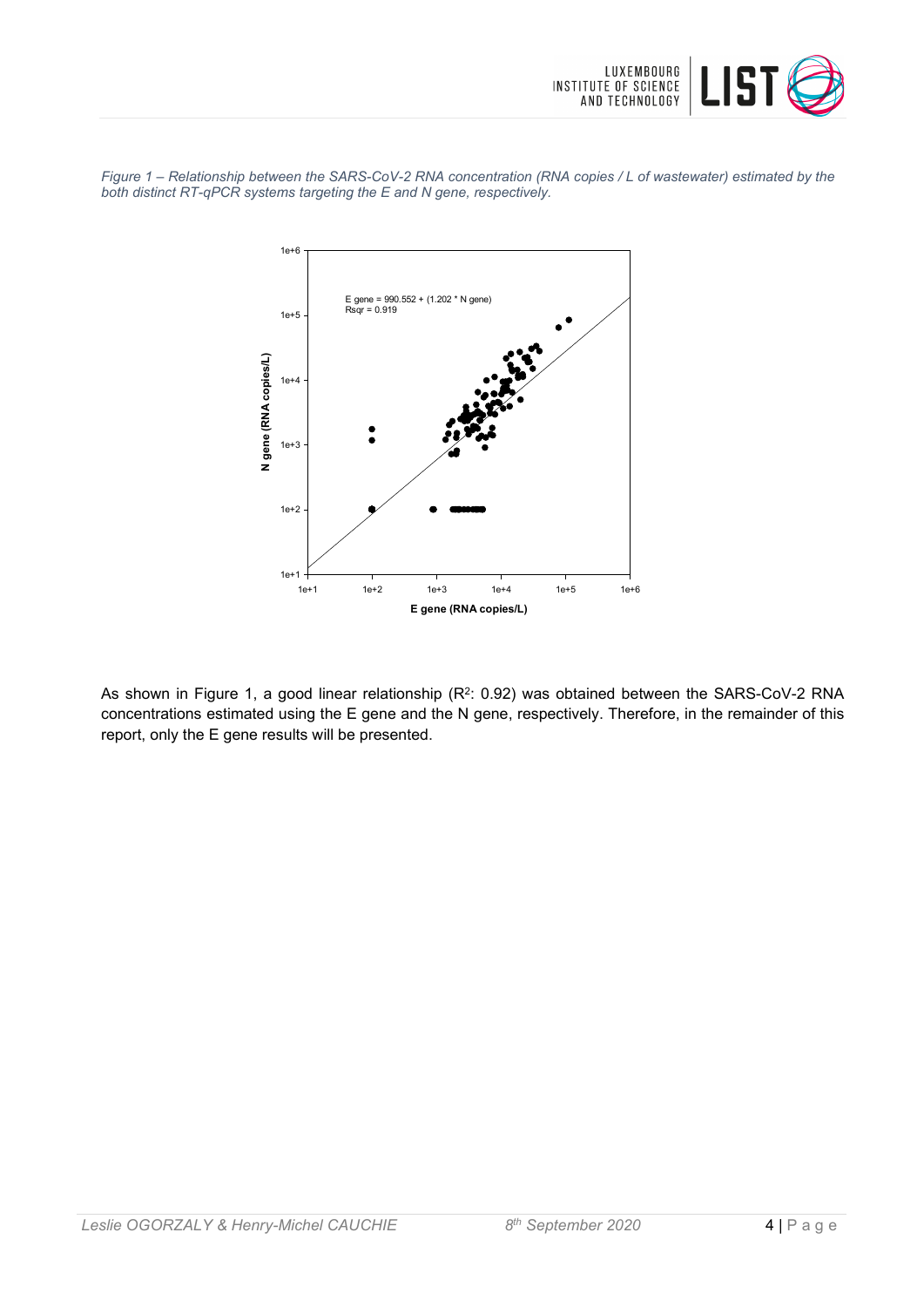

*Figure 2 – RT-qPCR quantification time-course monitoring of SARS-CoV-2 (E gene) in wastewater samples from the four most impacted wastewater treatment plants (Beggen, Schifflange, Pétange and Bettembourg) from March to September 2020. Grey squares: daily-confirmed cases for the contributory area of each wastewater treatment plant, dots: SARS-CoV-2 concentrations (RNA copies / L of analyzed wastewater).*









**Bettembourg**

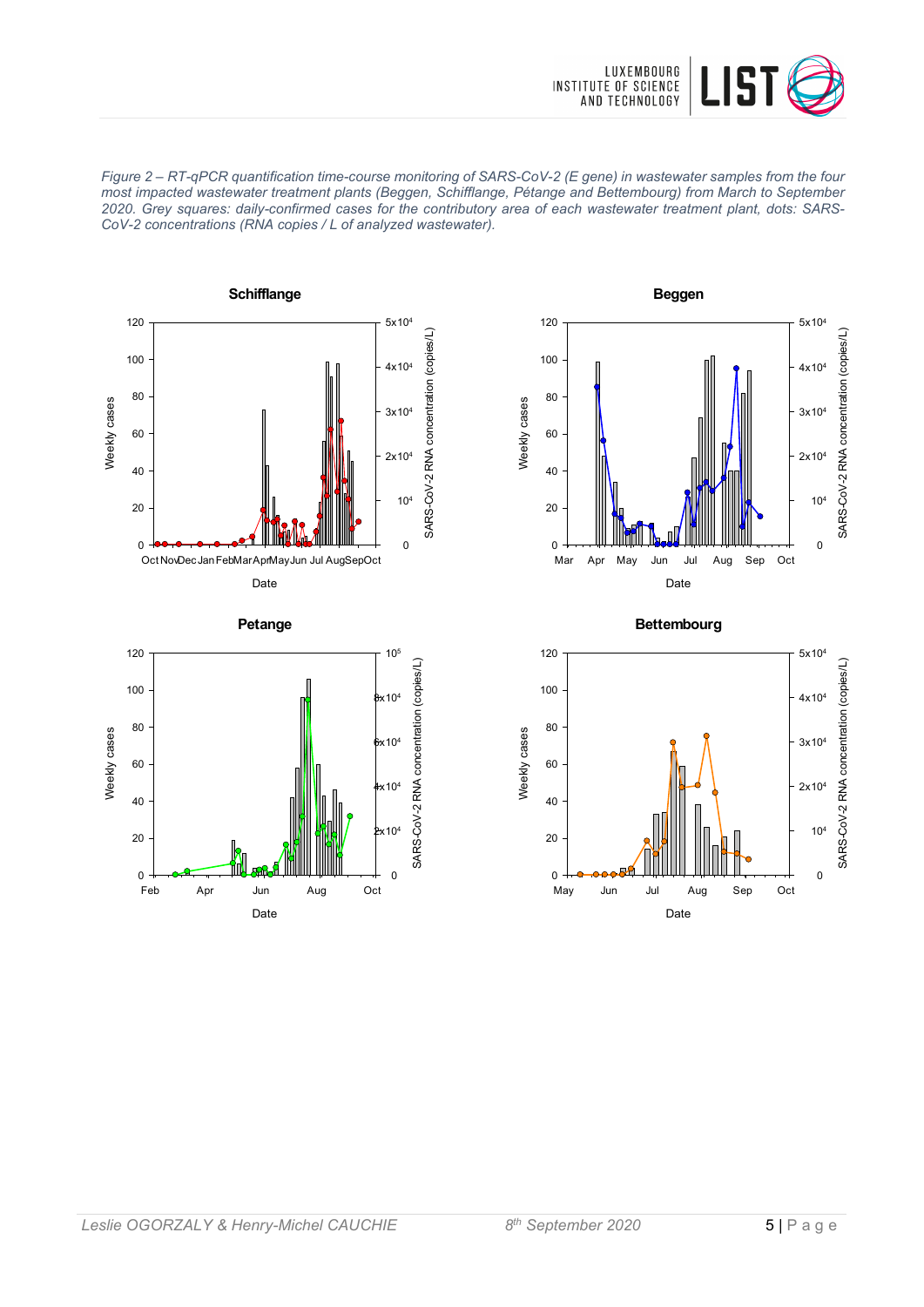

## Materials and Methods

#### **Sewage samples**

From March 31<sup>st</sup> to August 13<sup>th</sup>, 2020, up to eleven WWTPs were sampled at the inlet of the plant according to the planning presented in Table 1. The operators of the WWTPs sampled a 24-h composite sample of 96 samples according to your own sampling procedure. Composite sample was stored at 4°C until sample processing.

#### **Sample processing**

The samples were transported to the laboratory at 4°C and viral RNA was isolated on the day of sampling. Larger particles (debris, bacteria) were removed from the samples by pelleting using centrifugation at 2,400 x g for 20 min at 4°C. A volume of 120 mL of supernatant was filtered through Amicon® Plus-15 centrifugal ultrafilter with a cut-off of 10 kDa (Millipore) by centrifugation at 3,220 x g for 25 min at 4°C. The resulting concentrate was collected and 140 µL of each concentrate was then processed to extract viral RNA using the QIAamp Viral RNA mini kit (Qiagen) according to the manufacturer's protocol. Elution of RNA was done in 60 μL of elution buffer.

## **Real-time One-Step RT-PCR**

Samples are screened for the presence of *Sarbecovirus* (*Coronaviridae, Betacoronaviruses*) and/or SARS-CoV-2 virus RNA by two distinct real-time one-step RT-PCR, one on the E gene (Envelope small membrane protein) and the second on the N gene (nucleoprotein). The E gene real-time RT-PCR can detect *Sarbecoviruses*, i.e. SARS-CoV, SARS-CoV-2 and closely related bat viruses. In the context of the COVID19 pandemic, it can be assumed that only SARS-CoV-2 strains will be detected by this assay given that SARS-CoV virus has been eradicated and other bat viruses do not commonly circulate in the human population. The E gene assay is adapted from Corman et al. [17]. The N gene real-time RT-PCR assay (N1 assay) specifically detects SARS-CoV-2 virus. It is adapted from the CDC protocol[1](#page-5-0). The two primers/probe sets are presented in Table 2. The RTqPCR protocols and reagents were all provided by the LIH.

Each reaction contained 5 μL of RNA template, 5 μL of TaqPath 1-step RT-qPCR MasterMix (A15299, Life Technologies), 0.5 µL of each primer (20 µM) and probe (5 µM) and the reaction volume was adjusted to a final volume of 20 μL with molecular biology grade water. Thermal cycling reactions were carried out at 50 °C for 15 min, followed by 95 °C for 2 min and 45 cycles of 95 °C for 3 sec and 58°C (E gene) or 53°C (N gene) for 30 sec using a Viia7 Real-Time PCR Detection System (Life Technologies). Reactions were considered positive (limit of detection – LOD) if the cycle threshold (Ct value) was below 40 cycles.

#### **Controls**

A non-target RNA fragment commercially available (VetMAX™ Xeno™ IPC and VetMAX™ Xeno™ IPC Assay, ThermoFischer Scientific) was added to the viral RNA extract from sewage concentrates as an internal positive control (IPC). This IPC-RNA is used to control the performance of the RT-qPCR (E gene) and to detect the presence of RT-qPCR inhibitors.

Viral RNA copies quantification of both targeting genes in wastewater samples was performed using RT-qPCR standard curves generated using EDX SARS-CoV-2 Standard (Biorad). This standard is manufactured with synthetic RNA transcripts containing 5 targets (E, N, S, ORF1a, and RdRP genes of SARS-CoV-2, 200,000 copies/mL each).Using such a standard, the limits of quantification (LOQ) of both RT-qPCR assays were estimated to 1 RNA copy per reaction (Figure 1).

<span id="page-5-0"></span><sup>1</sup> https://www.cdc.gov/coronavirus/2019-ncov/downloads/rt-pcr-panel-primer-probes.pdf